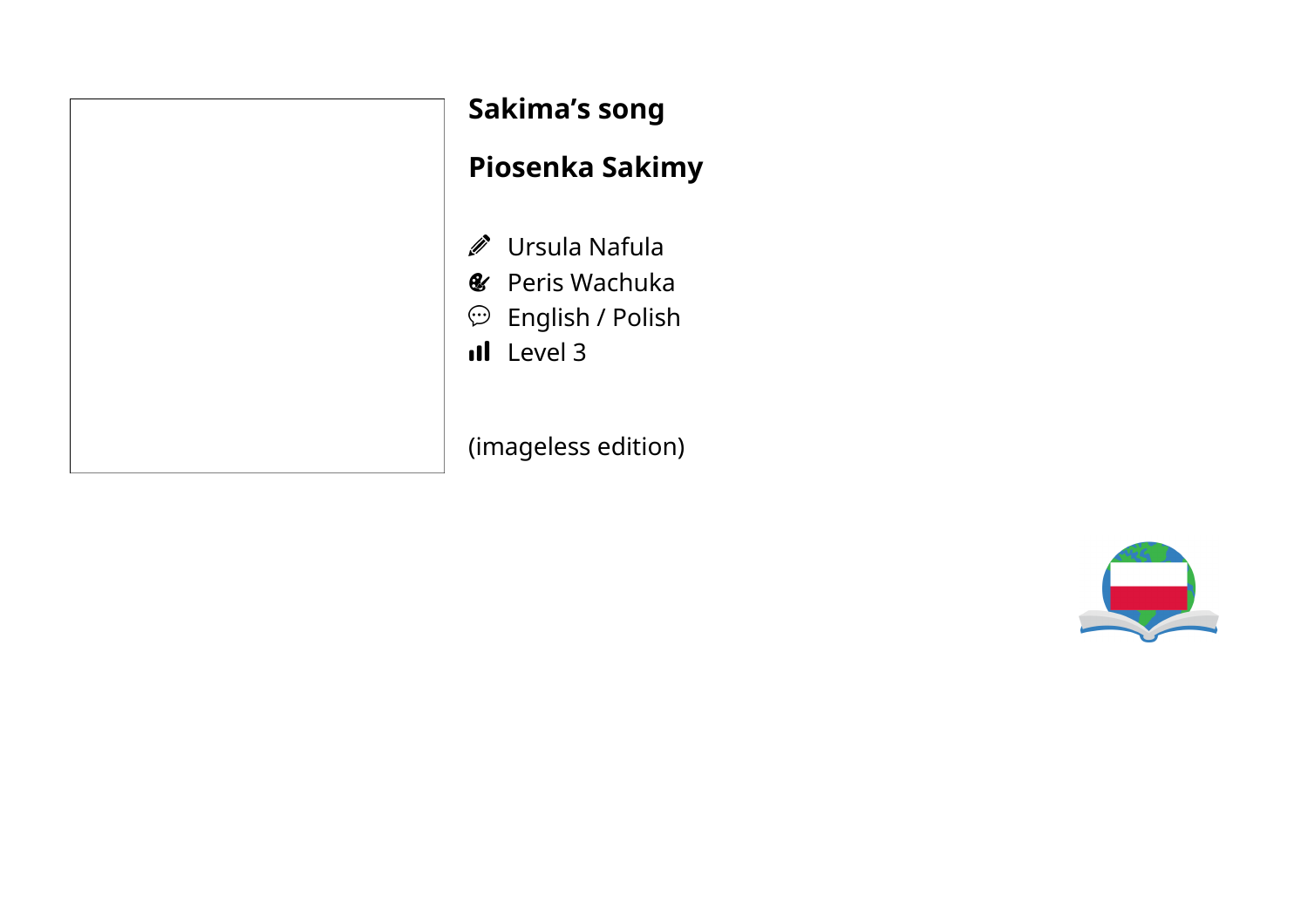Sakima lived with his parents and his four year old sister. They lived on a rich man's land. Their grassthatched hut was at the end of a row of trees.

Sakima mieszkał z rodzicami i czteroletnią siostrą na lądzie bogacza. Mieszkali w pokrytej trawą chacie, która stała blisko drzew.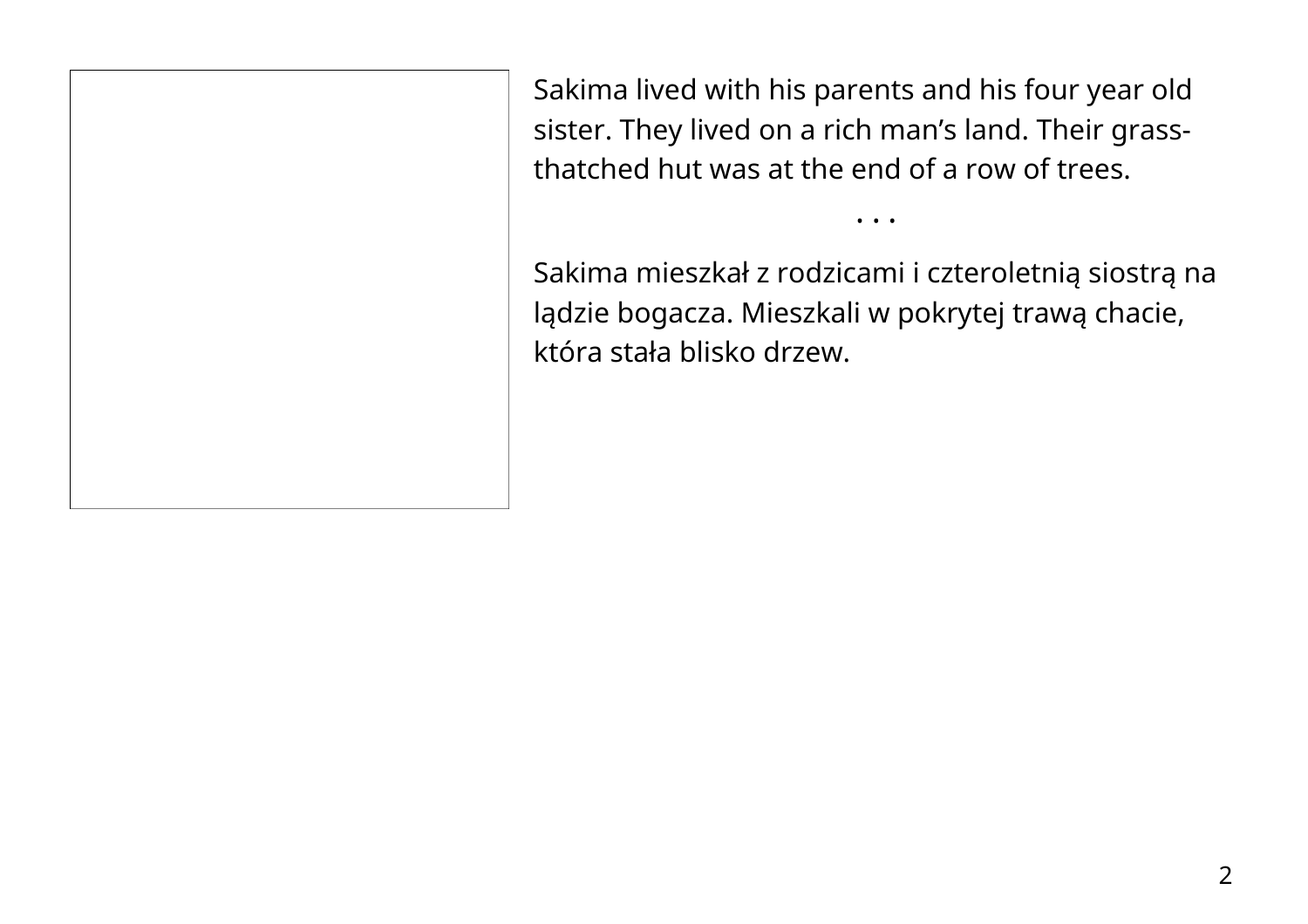When Sakima was three years old, he fell sick and lost his sight. Sakima was a talented boy.

Gdy Sakima miał trzy lata, zachorował i stracił wzrok. Ale mimo to, był utalentowanym chłopcem.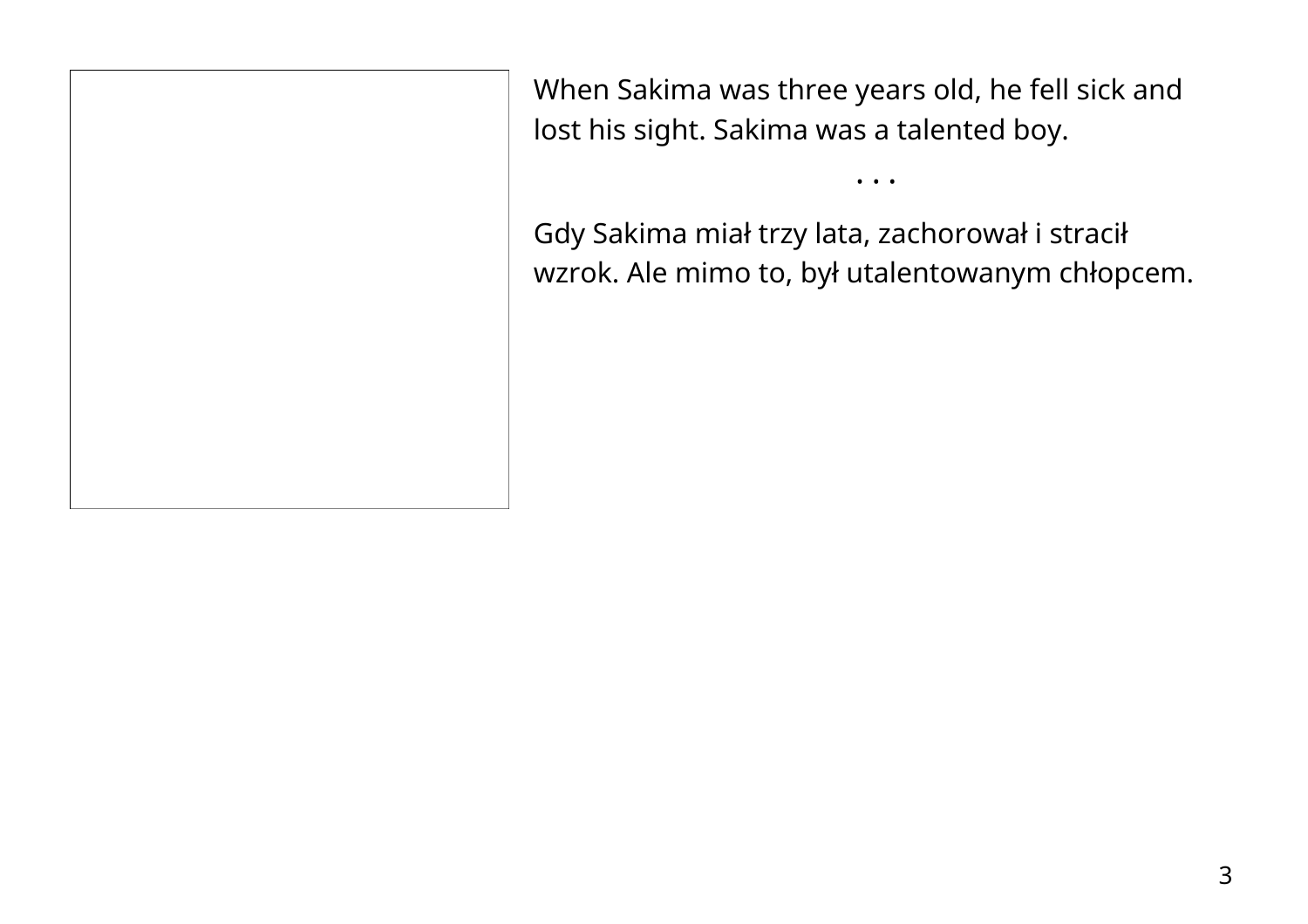Sakima did many things that other six year old boys did not do. For example, he could sit with older members of the village and discuss important matters.

Sakima robił wiele rzeczy, których nie potrafili robić jego rówieśnicy. Zasiadał na przykład ze starszymi w wiosce i omawiał z nimi ważne sprawy.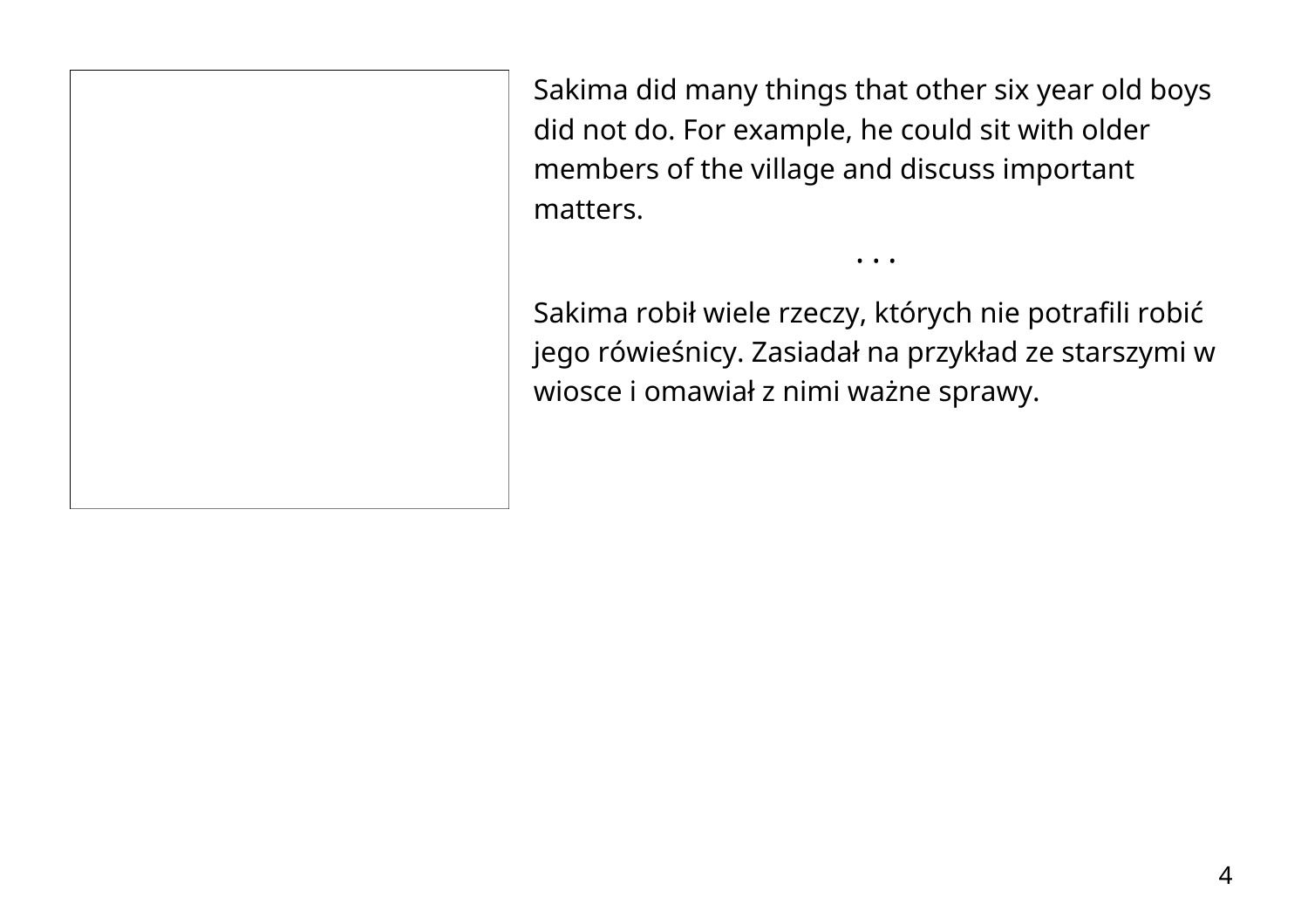The parents of Sakima worked at the rich man's house. They left home early in the morning and returned late in the evening. Sakima was left with his little sister.

Rodzice Sakima pracowali na lądzie bogacza. Wychodzili z domu wcześnie rano i wracali późnym wieczorem. Sakima zostawał wtedy w domu, aby opiekować się siostrą.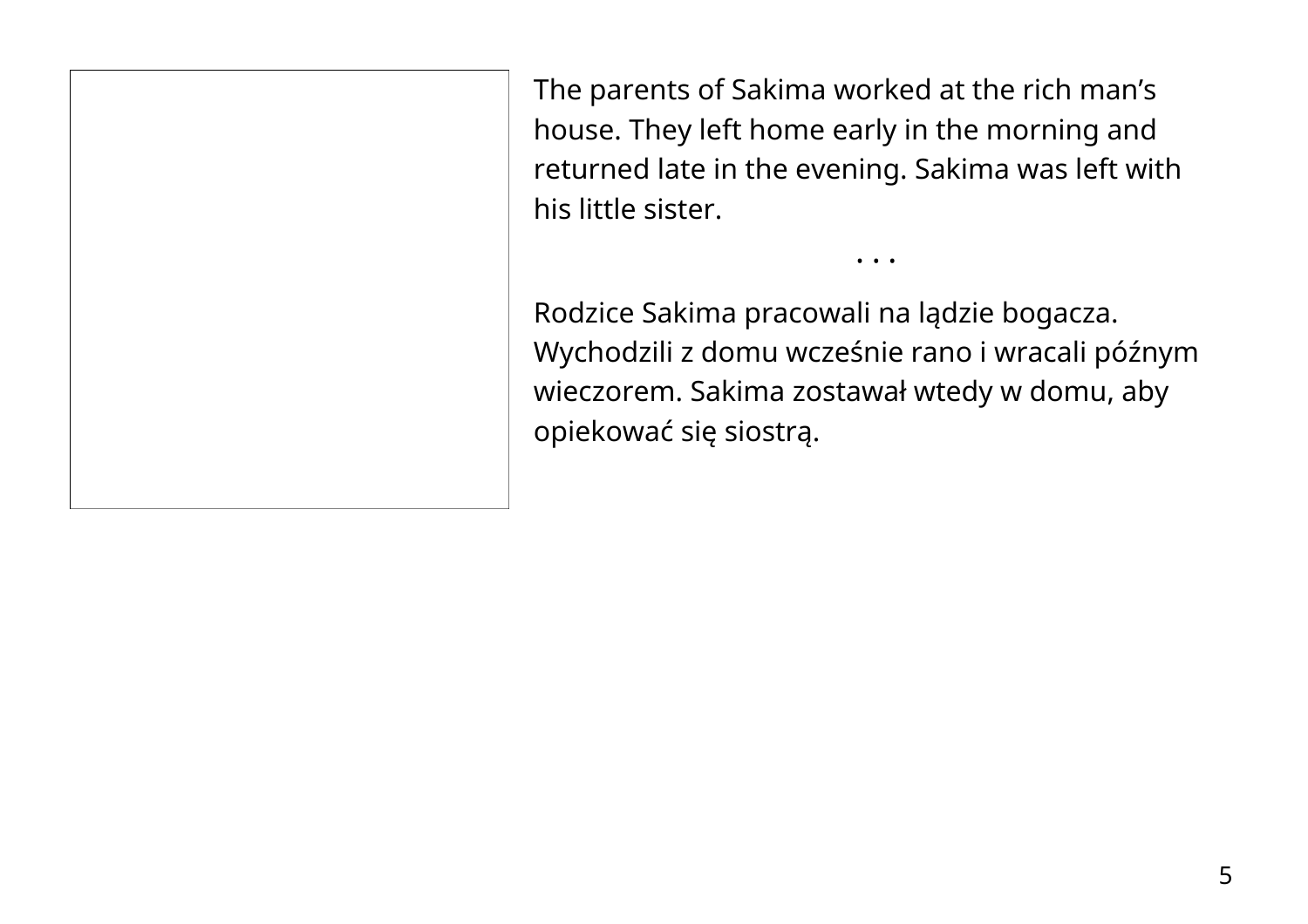Sakima loved to sing songs. One day his mother asked him, "Where do you learn these songs from, Sakima?"

• • •

Sakima uwielbiał śpiewać. Pewnego dnia matka zapytała go: "Skąd znasz te wszystkie piosenki?"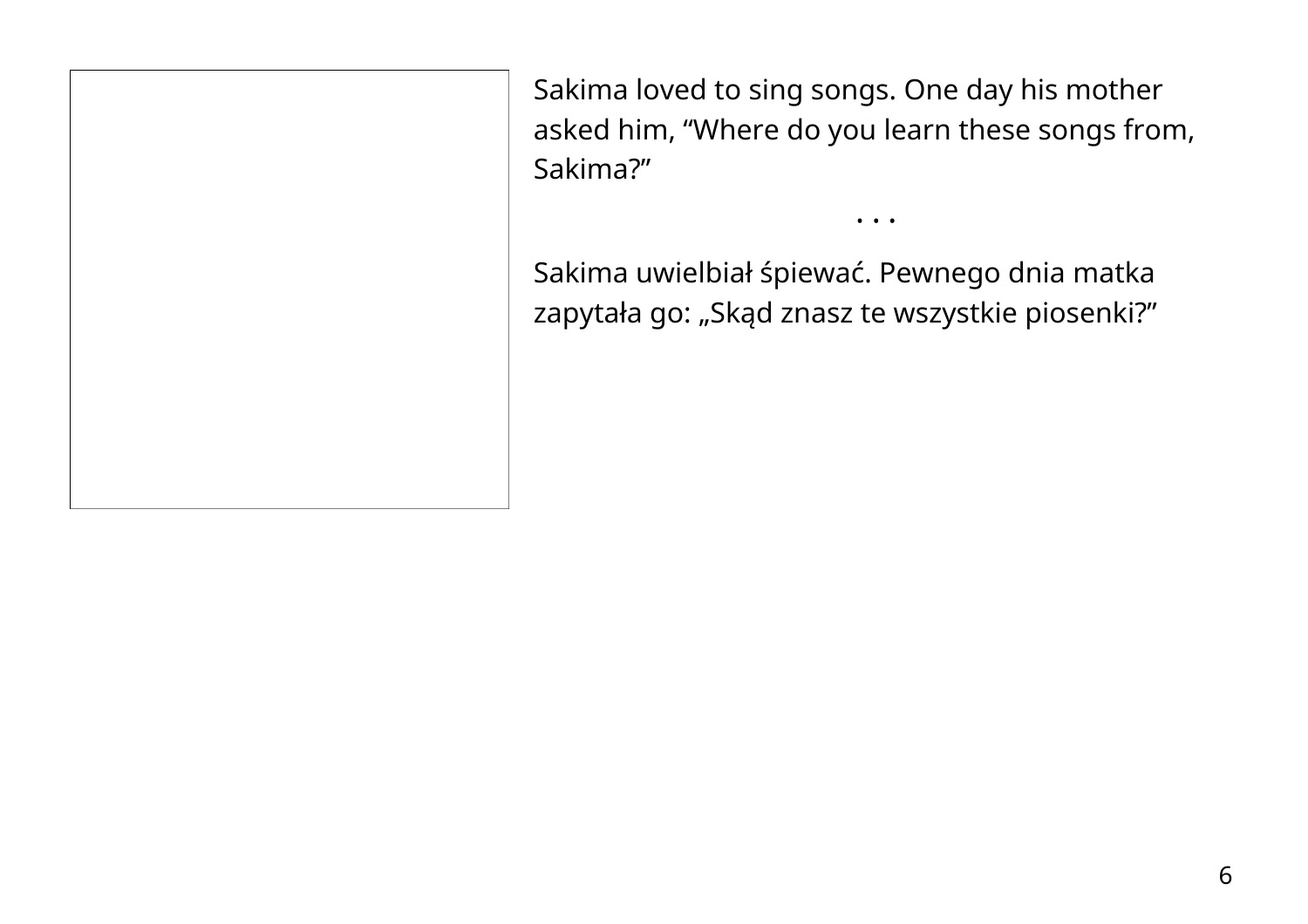Sakima answered, "They just come, mother. I hear them in my head and then I sing."

• • •

"Słyszę je w mojej głowie i śpiewam, po prostu przychodzą do mnie" – odpowiedział chłopiec.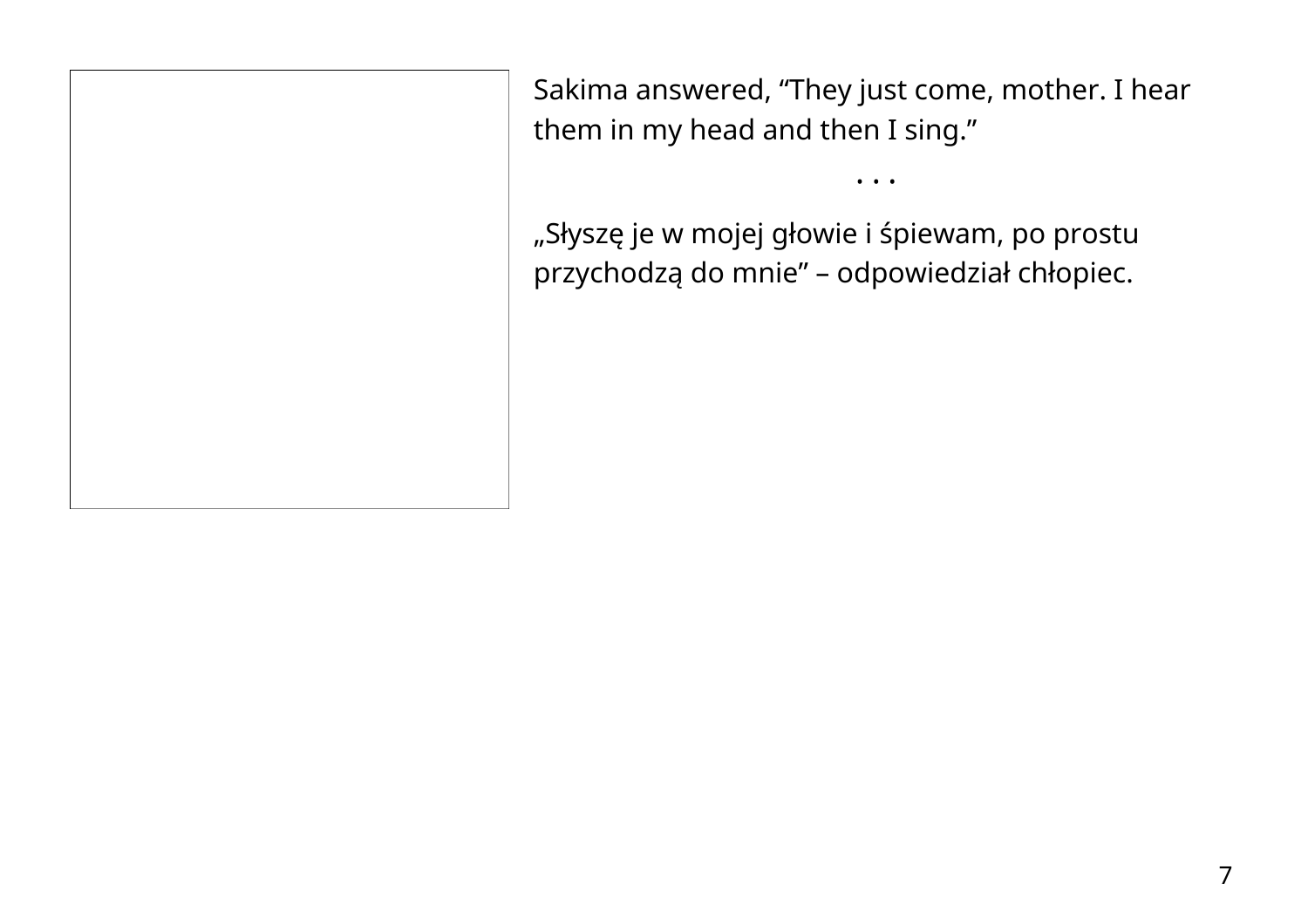Sakima liked to sing for his little sister, especially, if she felt hungry. His sister would listen to him singing his favourite song. She would sway to the soothing tune.

• • •

Sakima lubił śpiewać dla młodszej siostry, szczególnie, gdy była głodna. Siostra słuchała, gdy śpiewał swoją ulubioną piosenkę i kołysała się w jej rytm.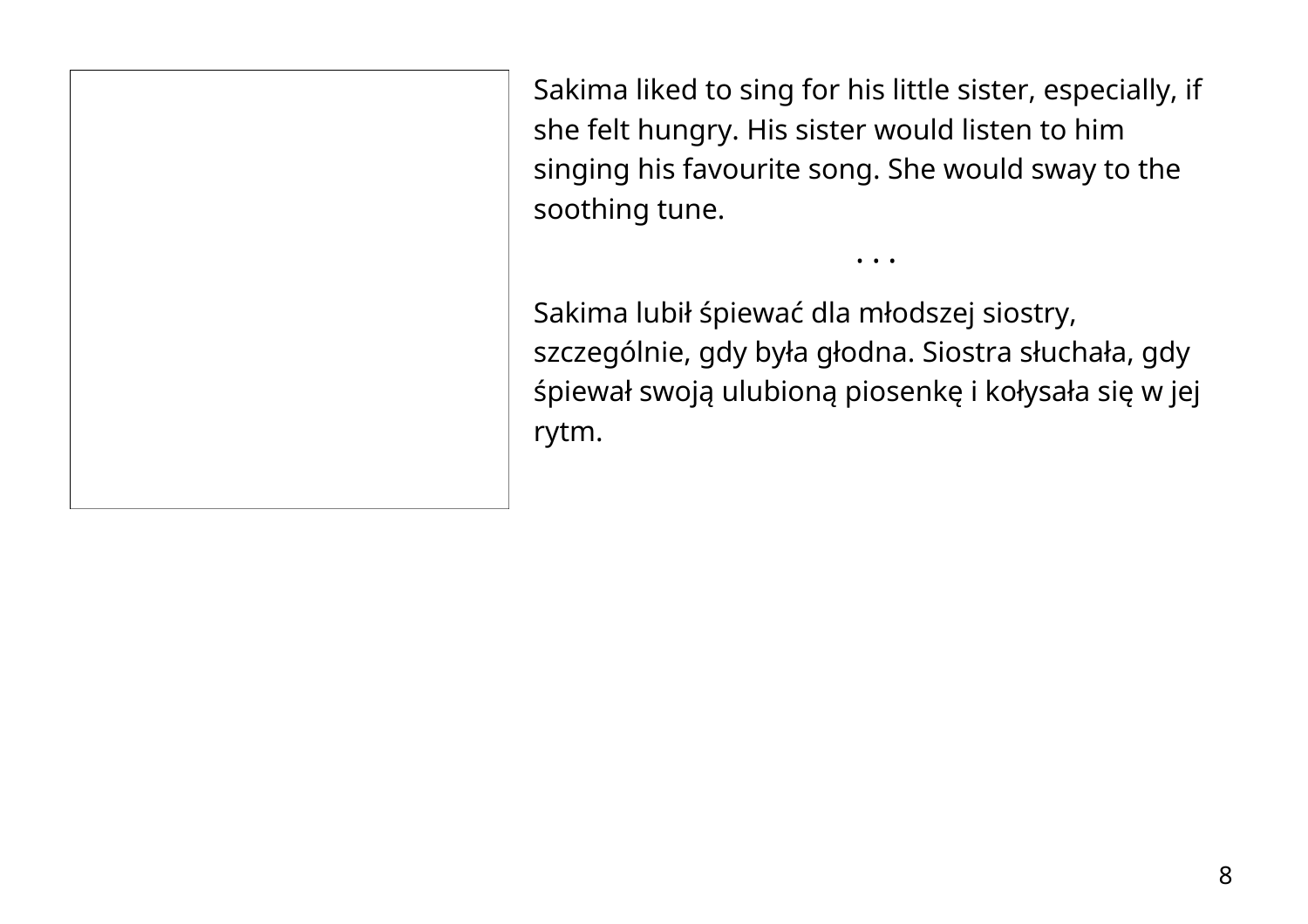"Can you sing it again and again, Sakima," his sister would beg him. Sakima would accept and sing it over and over again.

• • •

"Sakima, czy możesz zaśpiewać tę piosenkę jeszcze raz?" – prosiła. Sakima zgadzał się i śpiewał piosenkę od początku.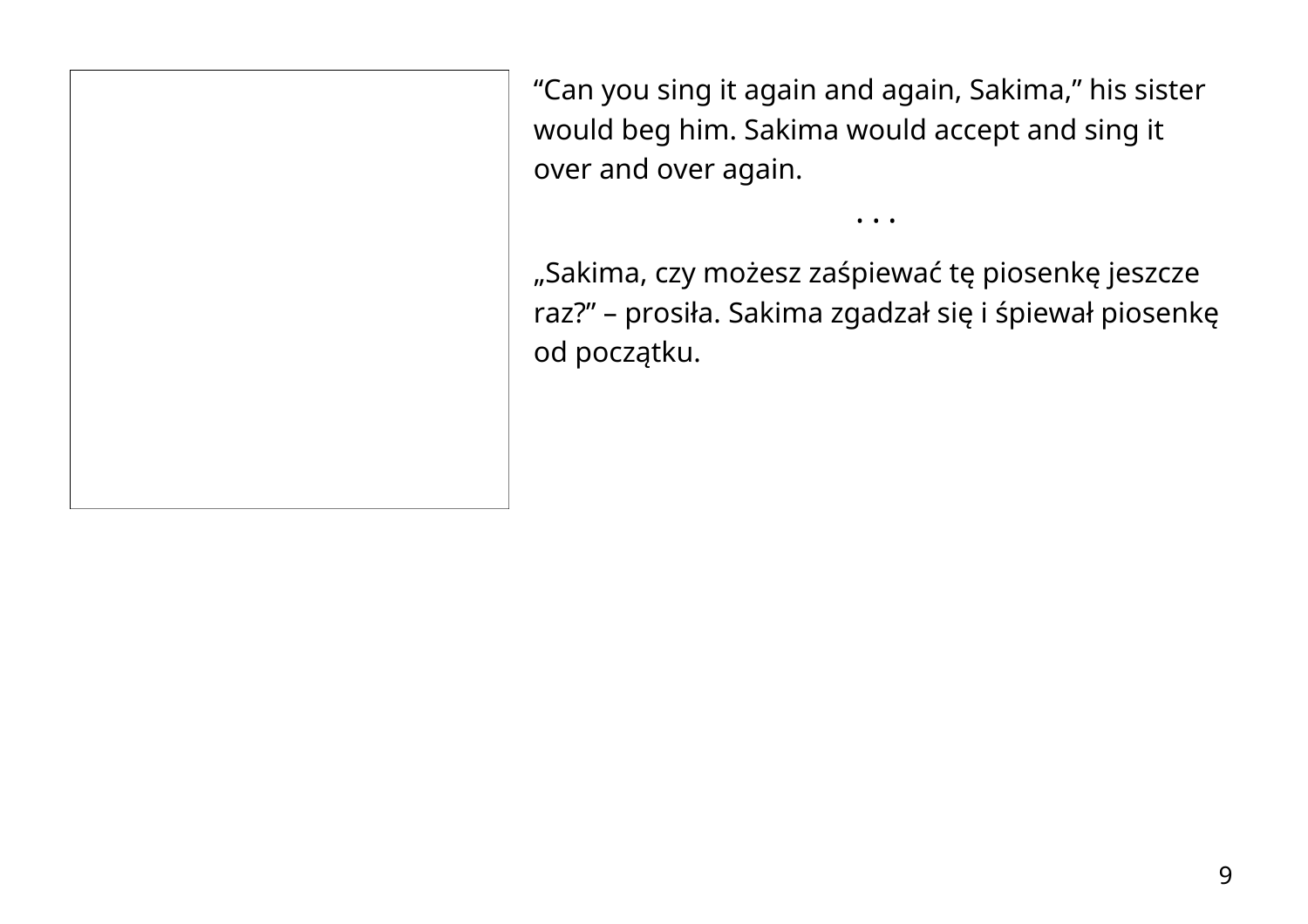One evening when his parents returned home, they were very quiet. Sakima knew that there was something wrong.

• • •

Pewnego dnia, gdy rodzice wrócili do domu byli bardzo małomówni. Sakima czuł, że coś się stało.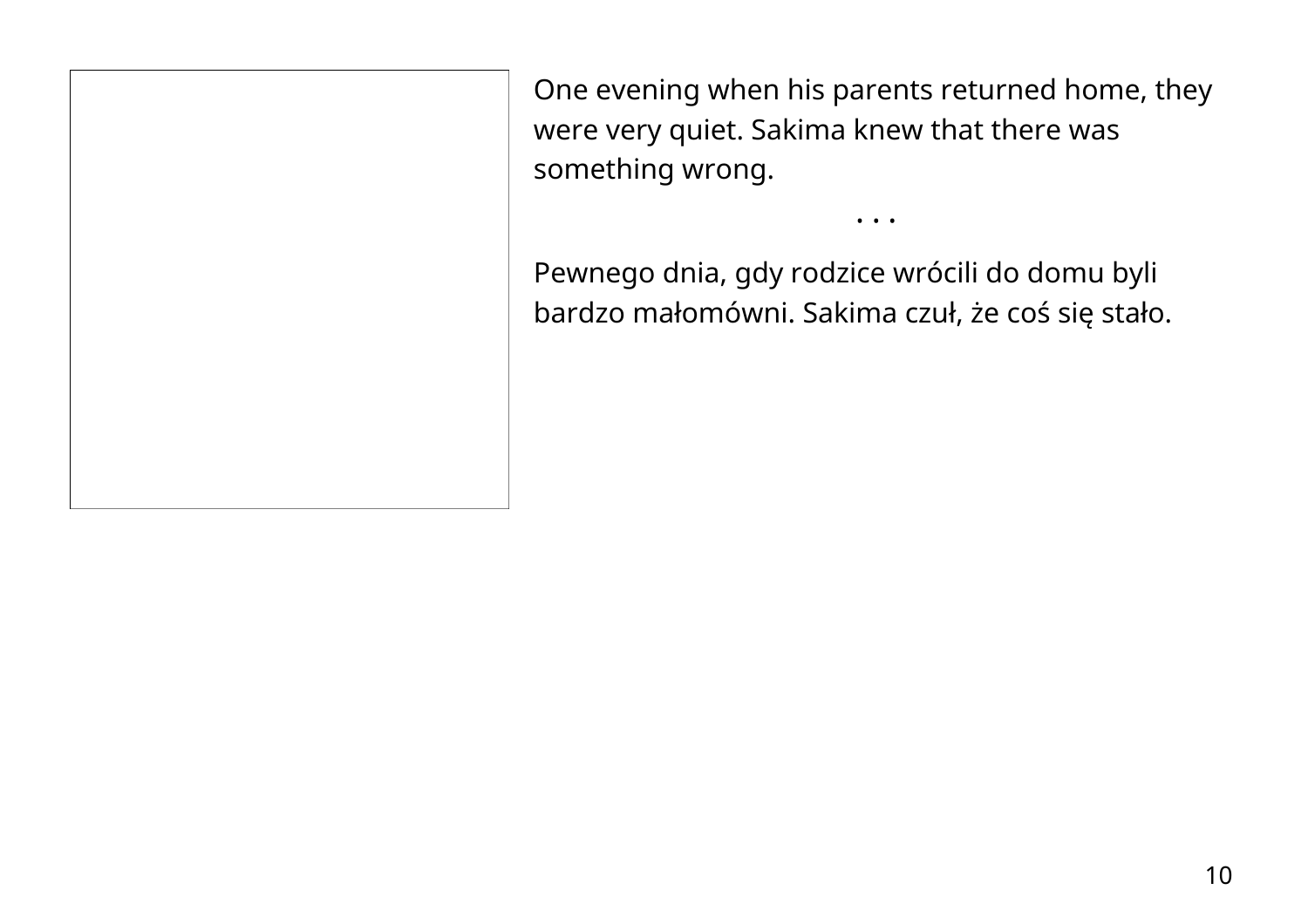"What is wrong, mother, father?" Sakima asked. Sakima learned that the rich man's son was missing. The man was very sad and lonely.

• • •

"Mamo, tato, co się stało?" – zapytał chłopiec. Okazało się, że zaginął syn bogacza. Bogacz był załamany.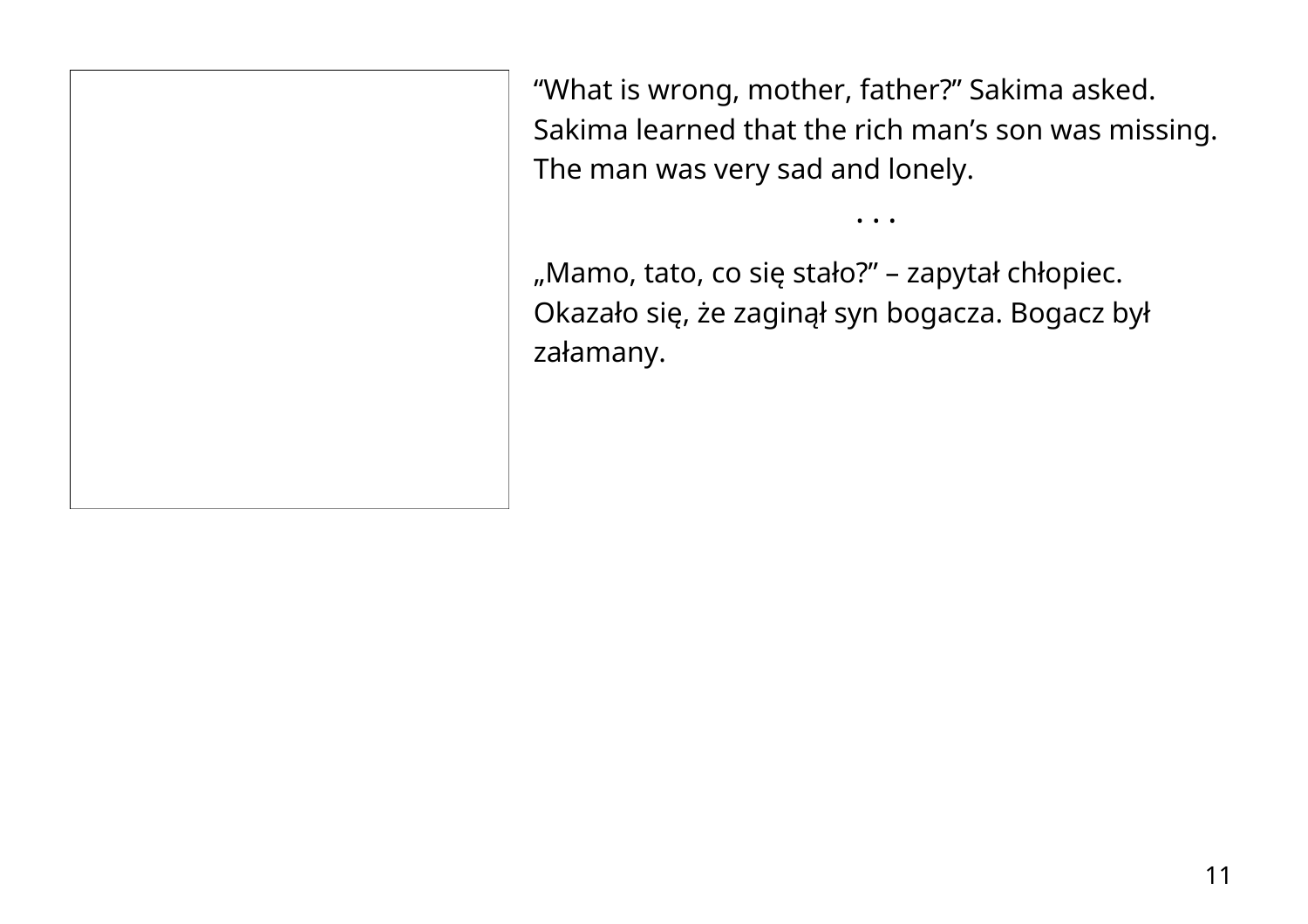"I can sing for him. He might be happy again," Sakima told his parents. But his parents dismissed him. "He is very rich. You are only a blind boy. Do you think your song will help him?"

• • •

"Zaśpiewam dla niego. Może znowu będzie szczęśliwy" – Sakima zaproponował. Rodzicom nie podobał się ten pomysł: "To jest bardzo bogaty człowiek, a ty jesteś tylko niewidomym chłopcem. Naprawdę myślisz, że możesz pomóc bogaczowi?"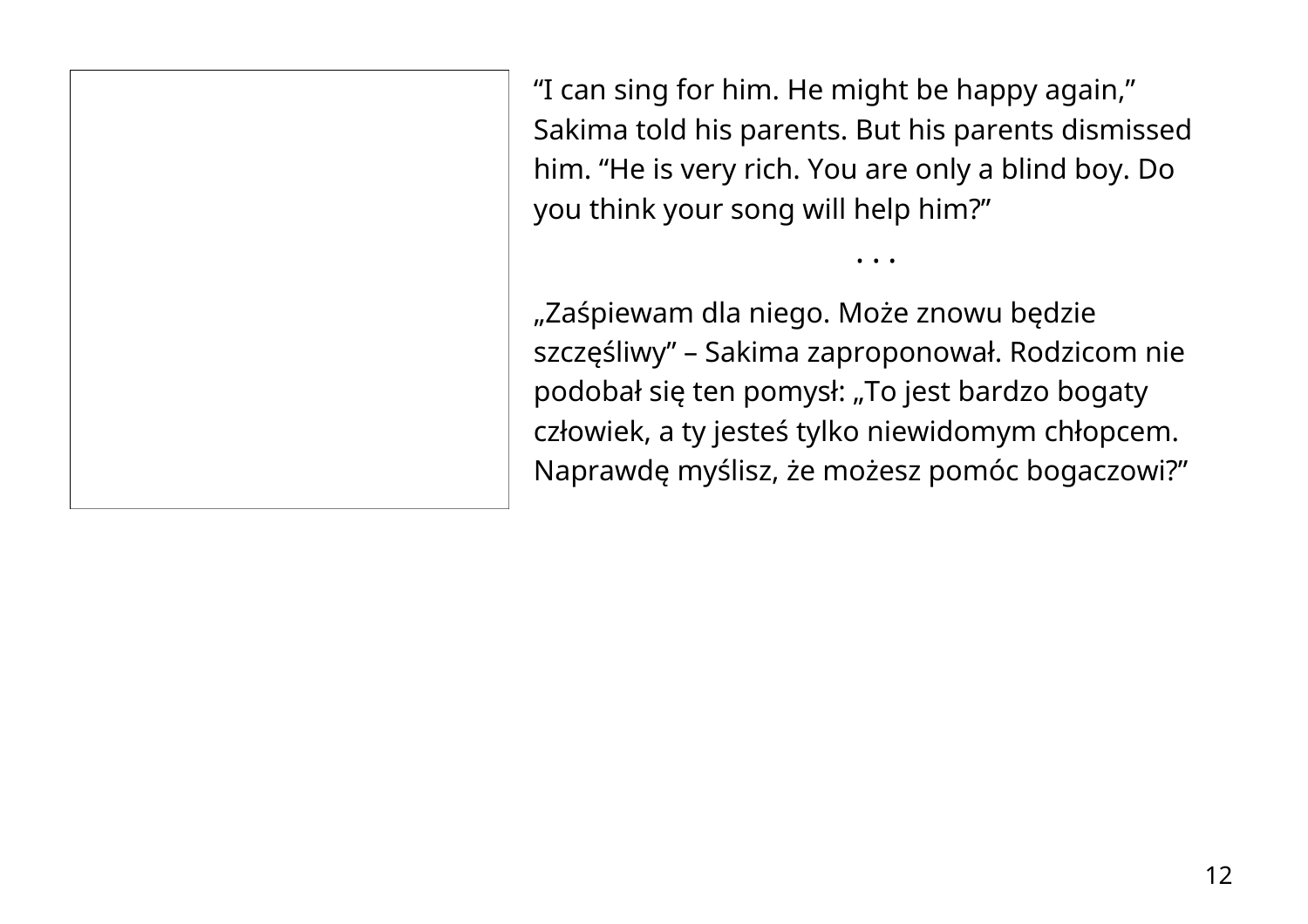However, Sakima did not give up. His little sister supported him. She said, "Sakima's songs soothe me when I am hungry. They will soothe the rich man too."

Sakima nie poddawał się. Jego siostra postanowiła go wesprzeć: "Piosenki Sakima pomagają mi, gdy jestem głodna. Pomogą również bogaczowi!"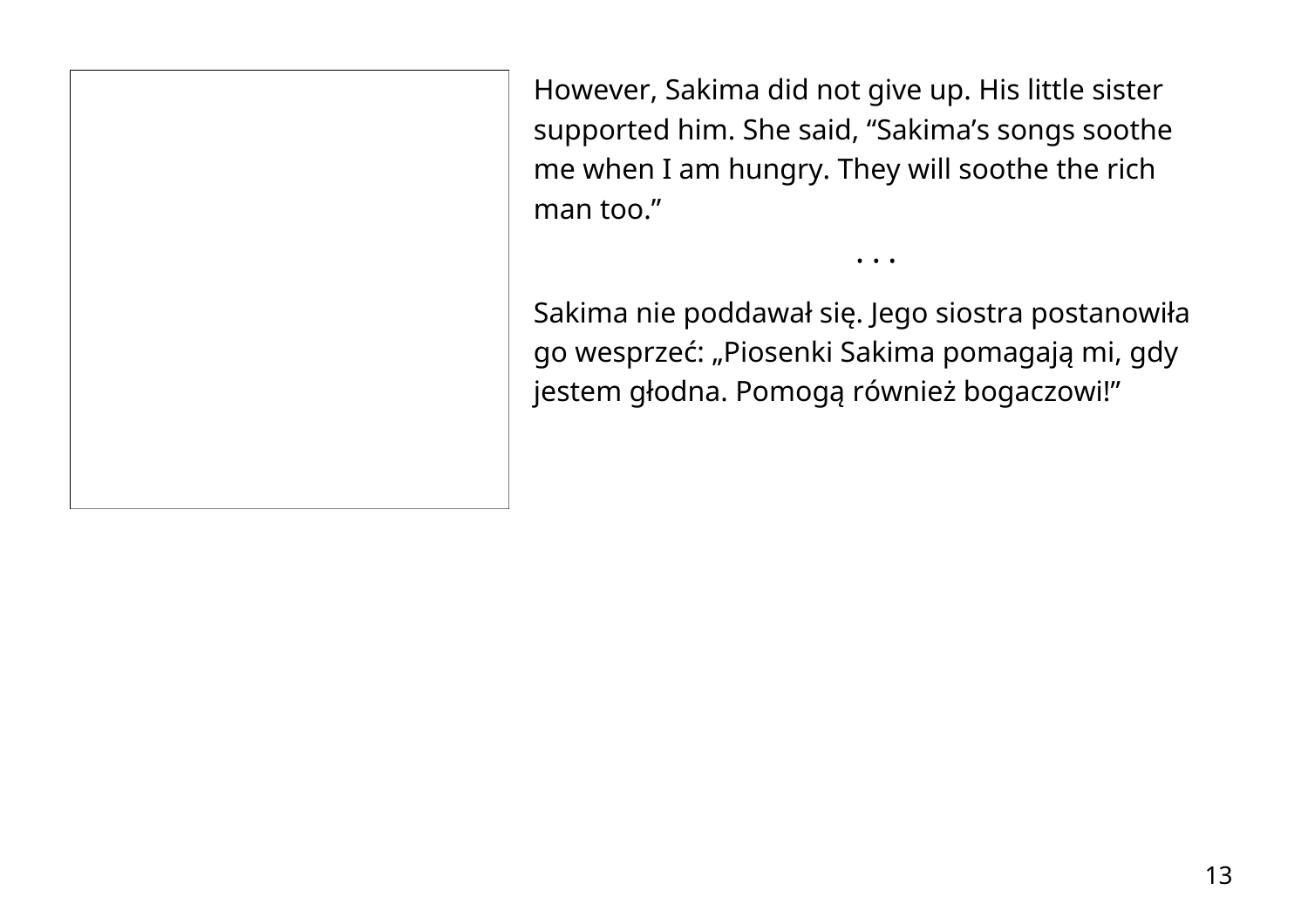The following day, Sakima asked his little sister to lead him to the rich man's house.

• • •

Następnego dnia Sakima poprosił siostrę, aby zaprowadziła go do domu bogacza.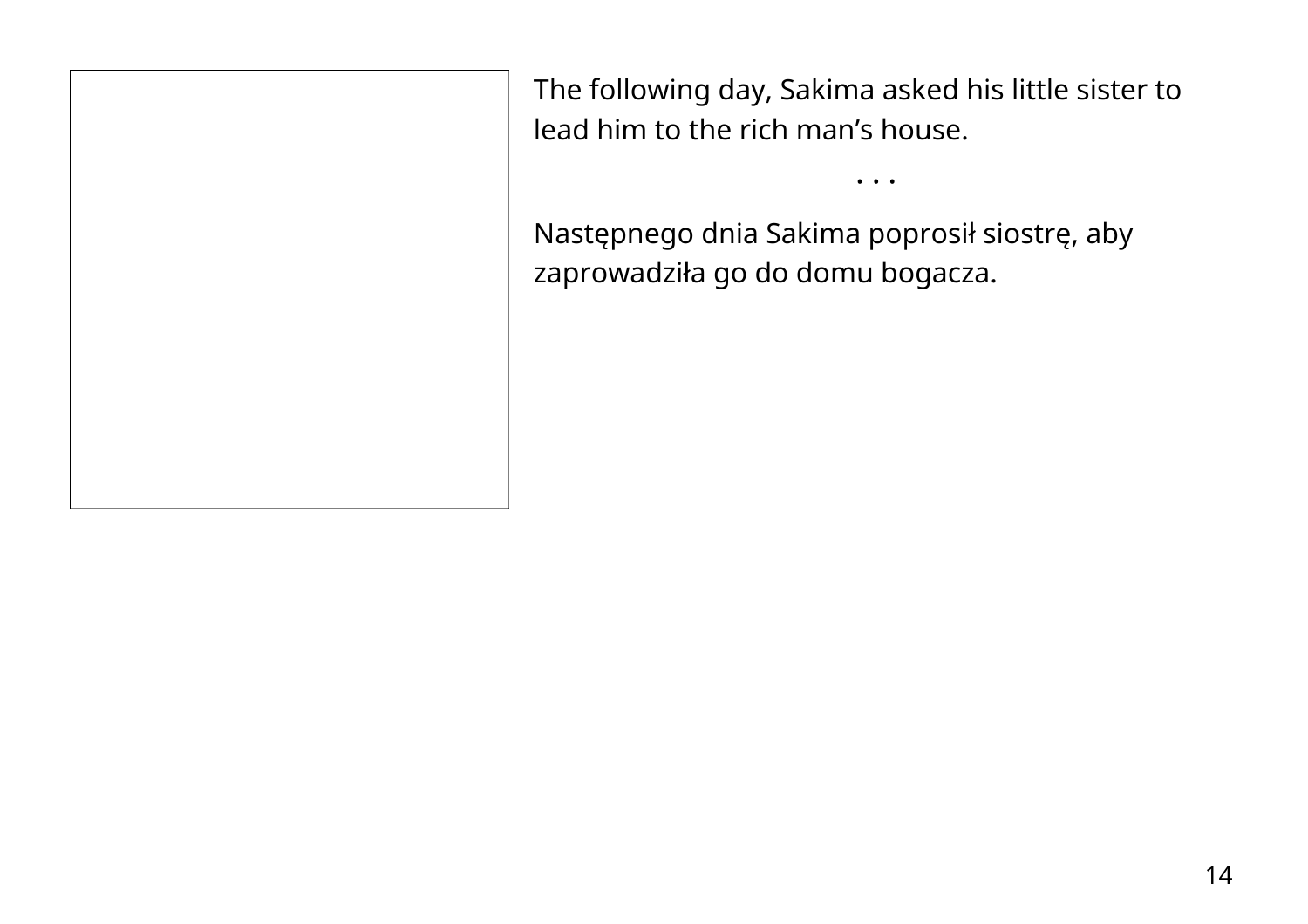He stood below one big window and began to sing his favourite song. Slowly, the head of the rich man began to show through the big window.

• • •

Sakima stanął pod dużym oknem domu bogacza i zaczął śpiewać swoją ulubioną pieśń. Po chwili z okna wychyliła się głowa bogacza.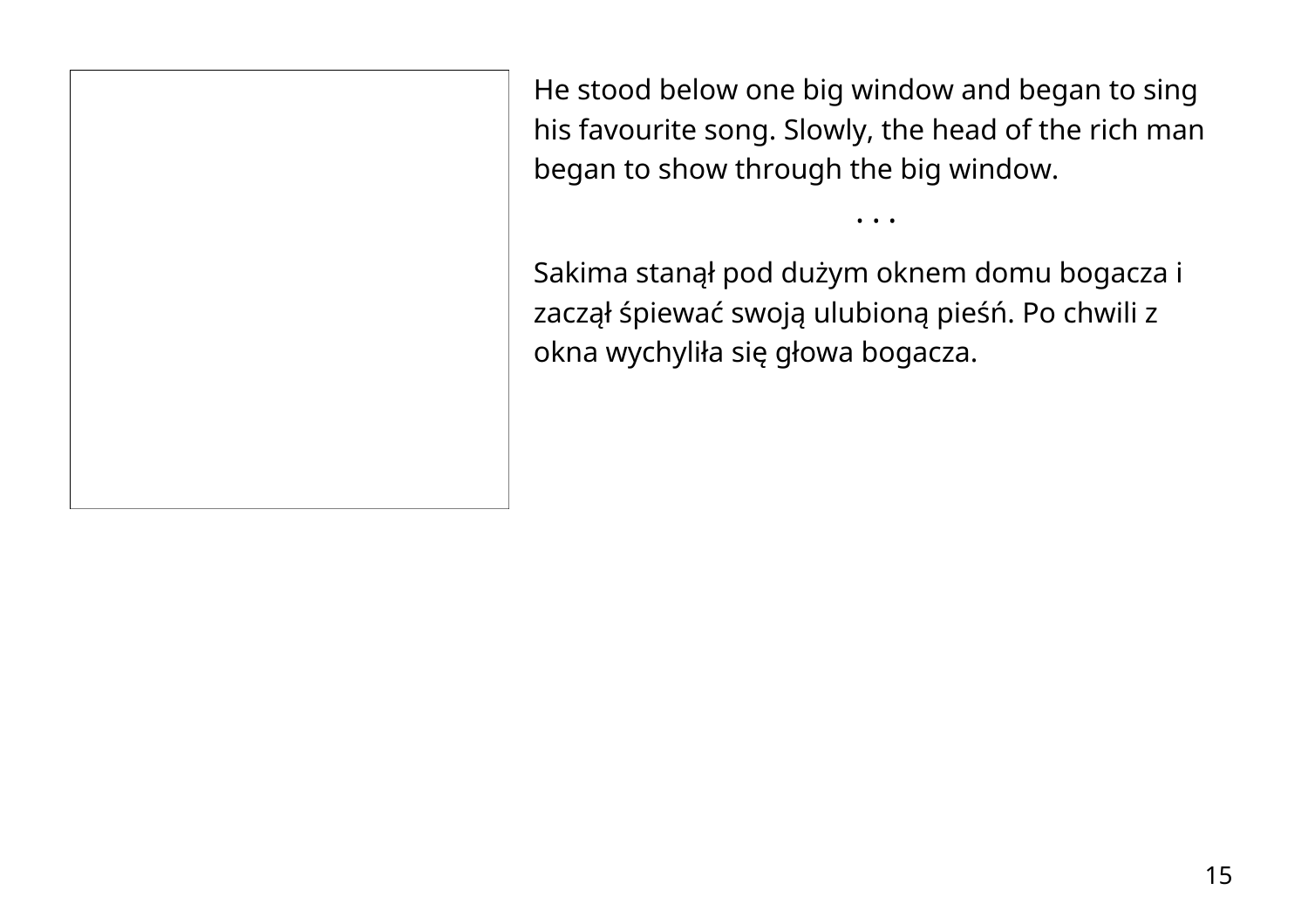The workers stopped what they were doing. They listened to Sakima's beautiful song. But one man said, "Nobody has been able to console the boss. Does this blind boy think he will console him?"

• • •

Pracownicy bogacza zaprzestali pracy, aby posłuchać głosu Sakima. Jeden z nich powiedział: "Nikt nie był w stanie pocieszyć bogacza. Czy ten niewidomy chłopiec naprawdę myśli, że może go pocieszyć?"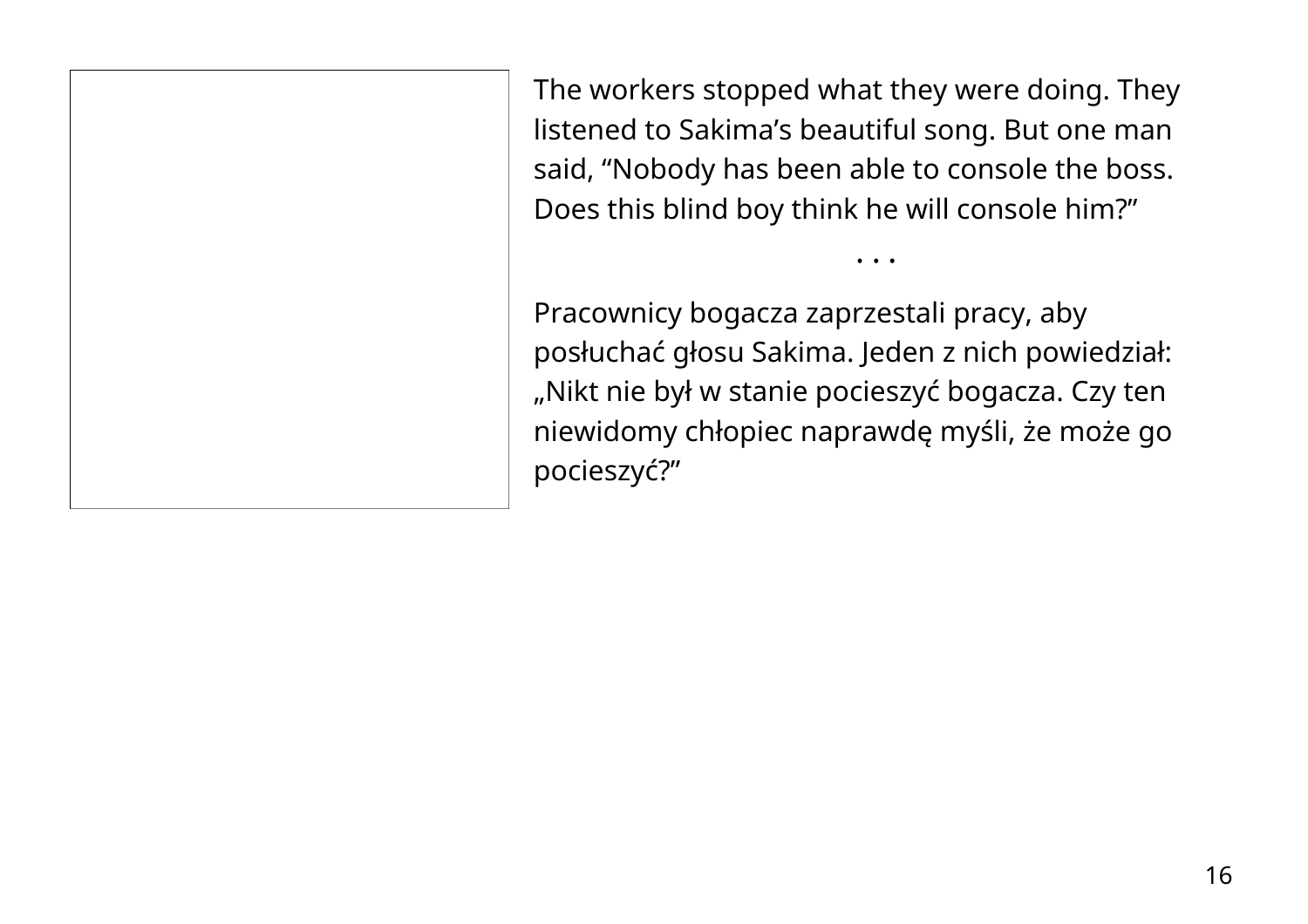Sakima finished singing his song and turned to leave. But the rich man rushed out and said, "Please sing again."

• • •

Sakima skończył śpiewać i odwrócił się, aby odejść. Ku zaskoczeniu wszystkich, bogacz wybiegł z domu i powiedział: "Proszę zaśpiewaj jeszcze raz."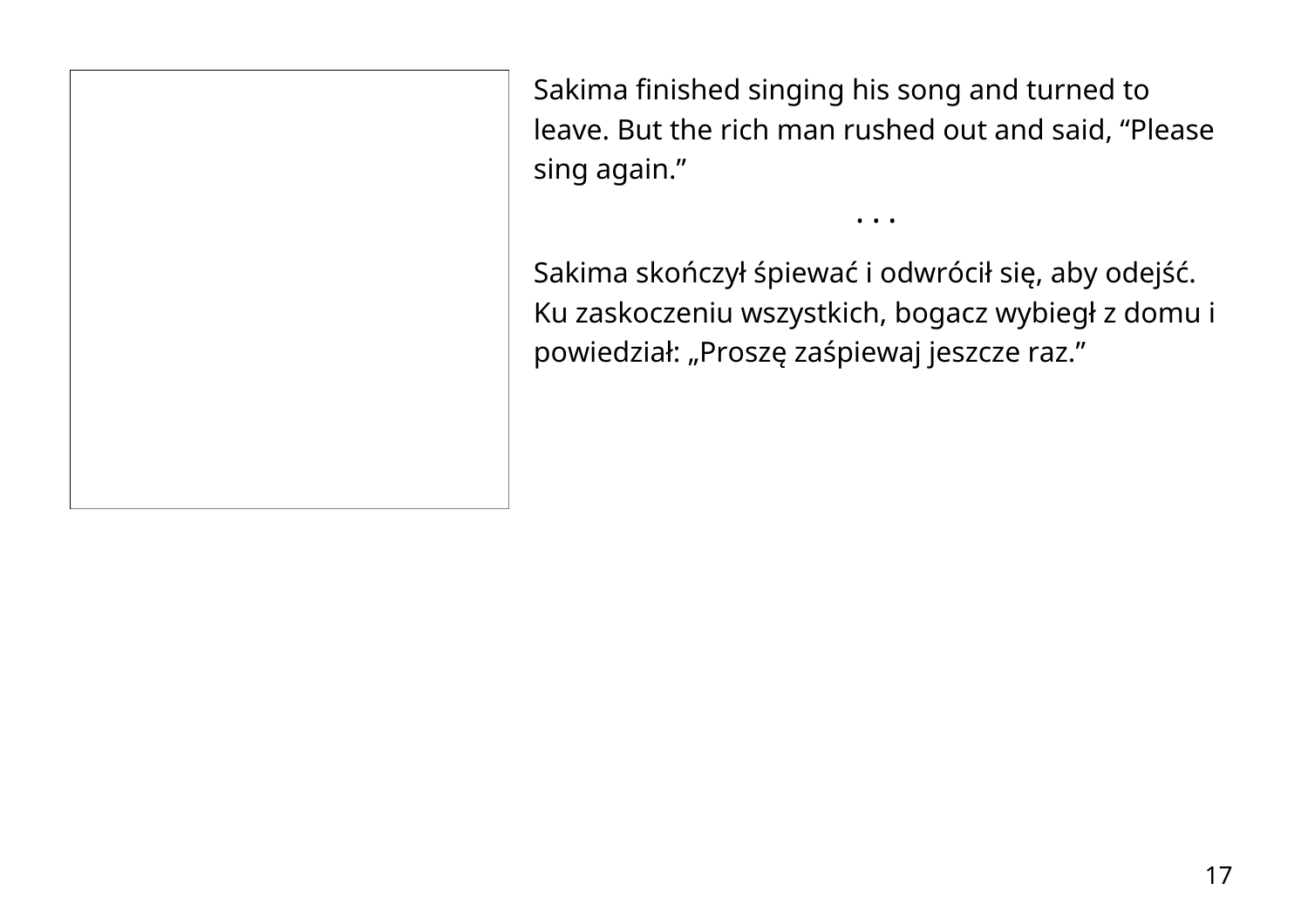At that very moment, two men came carrying someone on a stretcher. They had found the rich man's son beaten up and left on the side of the road.

• • •

W tym samym momencie, dwóch mężczyzn przyniosło kogoś na noszach. Był to syn bogacza, którego znaleziono pobitego na poboczu drogi.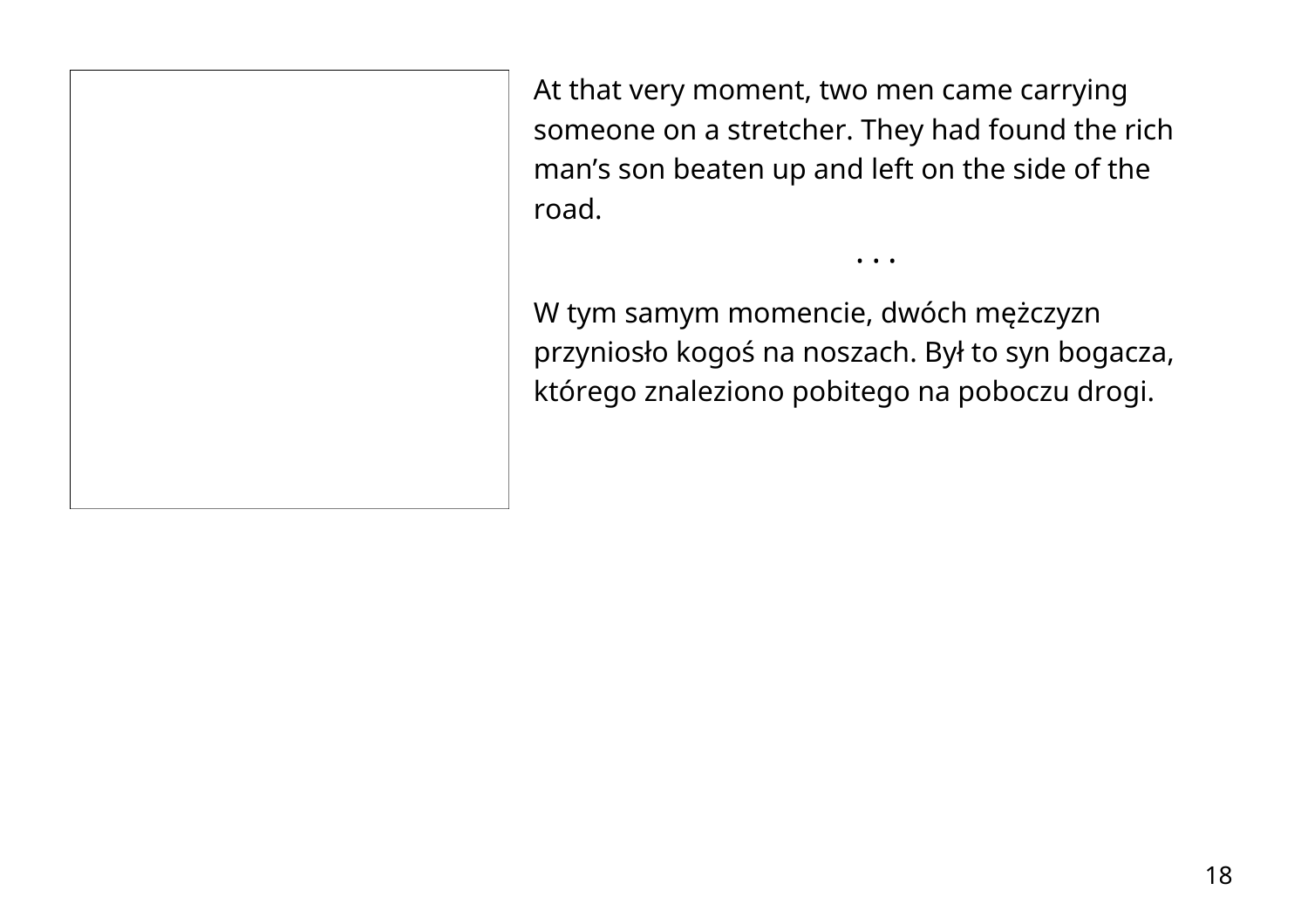The rich man was so happy to see his son again. He rewarded Sakima for consoling him. He took his son and Sakima to hospital so Sakima could regain his sight.

• • •

Bogacz był bardzo szczęśliwy, że jego syn się odnalazł! Zabierając swojego syna do szpitala, zabrał tam również Sakimę, aby lekarze pomogli mu odzyskać wzrok. Chciał w ten sposób podziękować Sakimie za jego pomoc.